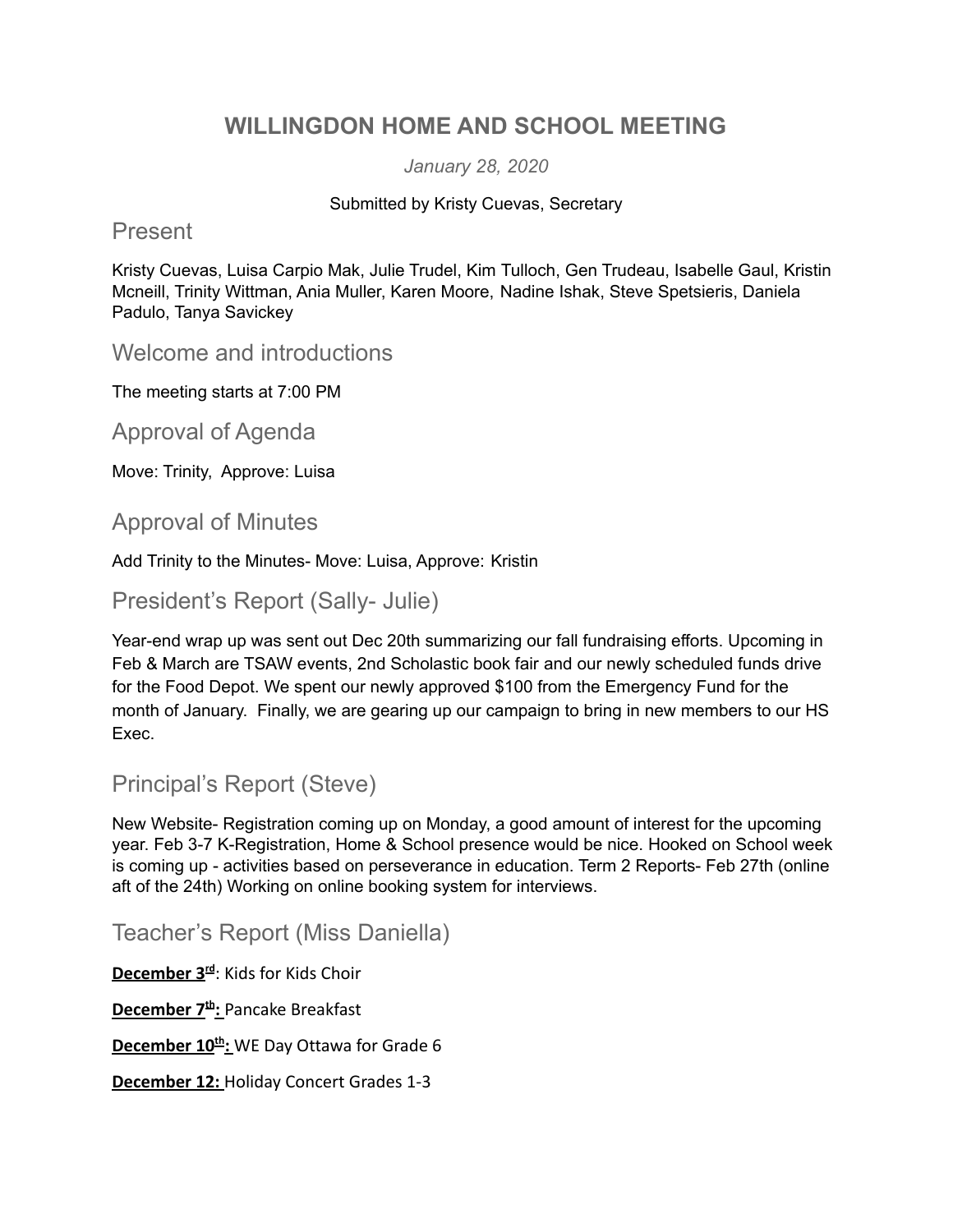**December 13th :** Kindergarten Concert Pizza Lunch

**December 17th :** Home & School: Carling in NDG

**December 18th :** Musée d`Art Contemporain- Grade 2 (Rooms 17&20) Kindergarten Breakfast with Santa

**December 19th :** Musée d`Art Contemporain-Grade 2 (Room 15 & 18)

**December 20th :** Home and School: Magic the Gathering

**January 10th :** Musée des Beaux Arts- 1st grade

**January 13th :** Precious Plastic Montreal (Science) Room 28

**January 14th :** Cycle 1 New Year Assembly Cycle 2 New Year Assembly Kindergarten New Year Assembly

**January 16th :** Thoughtful Thursday

**January 17th :** Assembly Concussion MTL-Cycle 2 Precious Plastic Workshop in Science (Room 28)

**January 21st:** Climbing at Royal Vale (Room 9&12)

**January 22nd :** TEAM Lunch Group

**January 23rd :** Climbing at Royal Vale (Room 23&25)

**January 28th :** Friday Schedule MSO Field Trip-Grade 6 Tandem Grade 3 (Room 9 & 23)

**January 29th :** Éco-Musée pour maternelle TEAM Lunch Group Grade 1

**January 30th :** Éco-Musée pour maternelle Climbing at Royal Vale (Room 23 & 25) Pizza Lunch

**January 31st :** PED Day

Communication Report

Promote H&S to fill positions on exec. Perhaps running a Q&A for info on the positions. The calendar on the website with EMSB - synced with other calendars.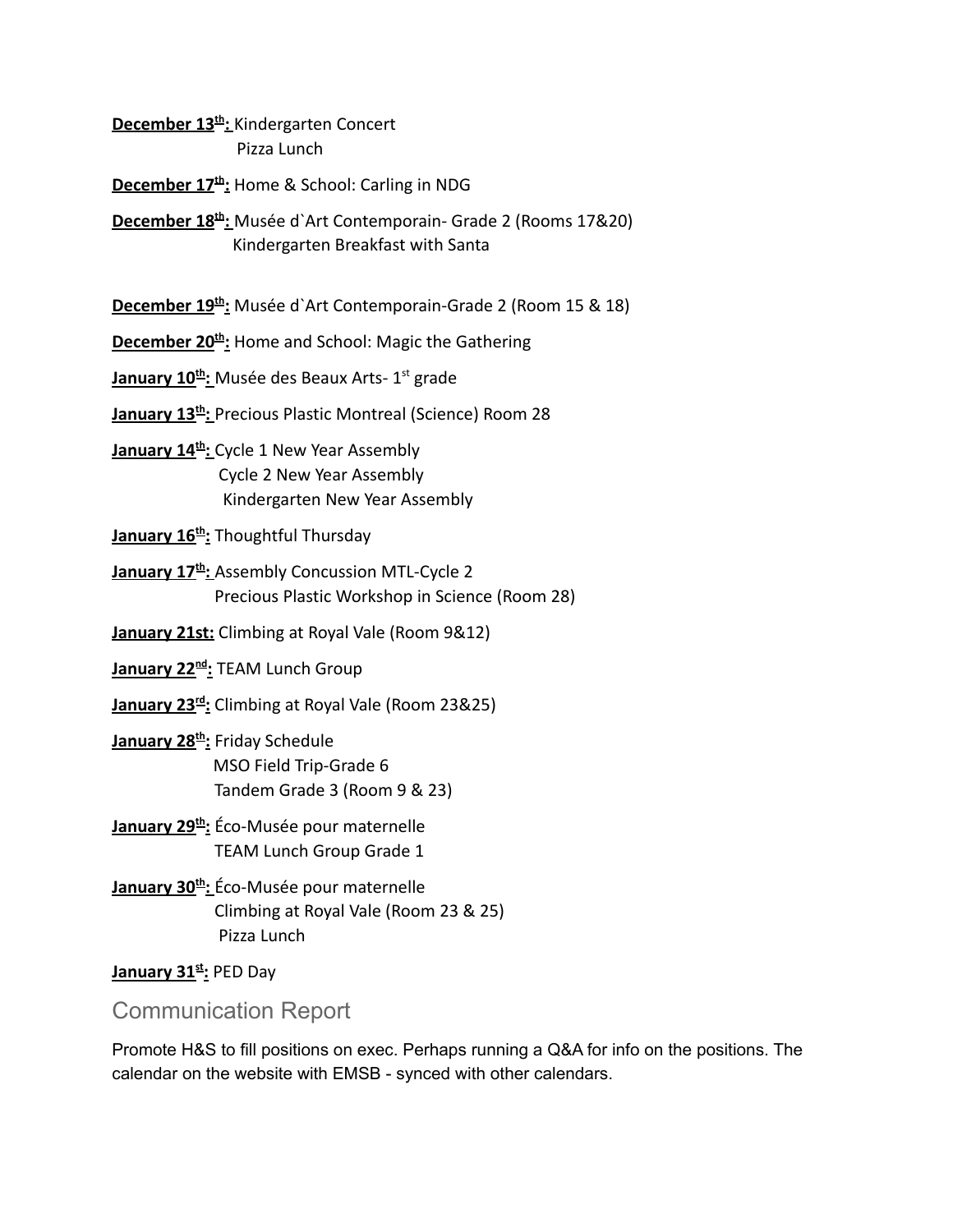Treasurer's Report (Geneviève Trudeau)

| <b>Treasurer's Report</b>                 |             |
|-------------------------------------------|-------------|
| Tuesday, January 28, 2020                 |             |
| Current Bank Balance                      | \$54,584.69 |
| Uncashed cheques Total:                   | \$1,498.31  |
| <b>Family Emergency Fund Balance</b>      | \$7,472.79  |
| Grad balance (approx)                     | \$4,996.85  |
| Approx. cost of pizza remaining           | \$9,000.00  |
| Approx cost of froyo remaining            | \$3,500.00  |
| *Aprox Profits from Pizza \$9900          |             |
| *Aprox Profits from Froyo \$5680 (\$2840) |             |
| <b>Budgeted amounts:</b>                  | \$4,550.00  |
| spring concert                            |             |
| tsaw, geordie theater                     |             |
| bike racks                                |             |
| <b>Balance</b>                            | \$23,566.74 |

# Grad Committee Report

Raised about \$5k to date. The raffle will be drawn on the book fair & grad bake sale. Promoting healthy eating throughout the bake sale process. Seeking prizes through grad parents.

# EDP Report

Registrations sold out or close to! March break registration is underway. Reminder: EDP is in the school until 6:15 - complicated to be in the school before that time. Setup for events needs to be after that time.

### Membership Report

Sogoto System updated to not include a phone number, need to add an address for membership of H&S. Details of the system to be passed along.

# Green Committee Update

GPAC Meeting - 11 attended. Focus on packing lunches - waste reduction. Parent snack idea club, perhaps on FB. Awareness campaign. Reduction! Getting single-use plastics out of the lunch. Nora from Eco-Depot stressed #6 plastics. Terracycle boxes collect those #6 boxes,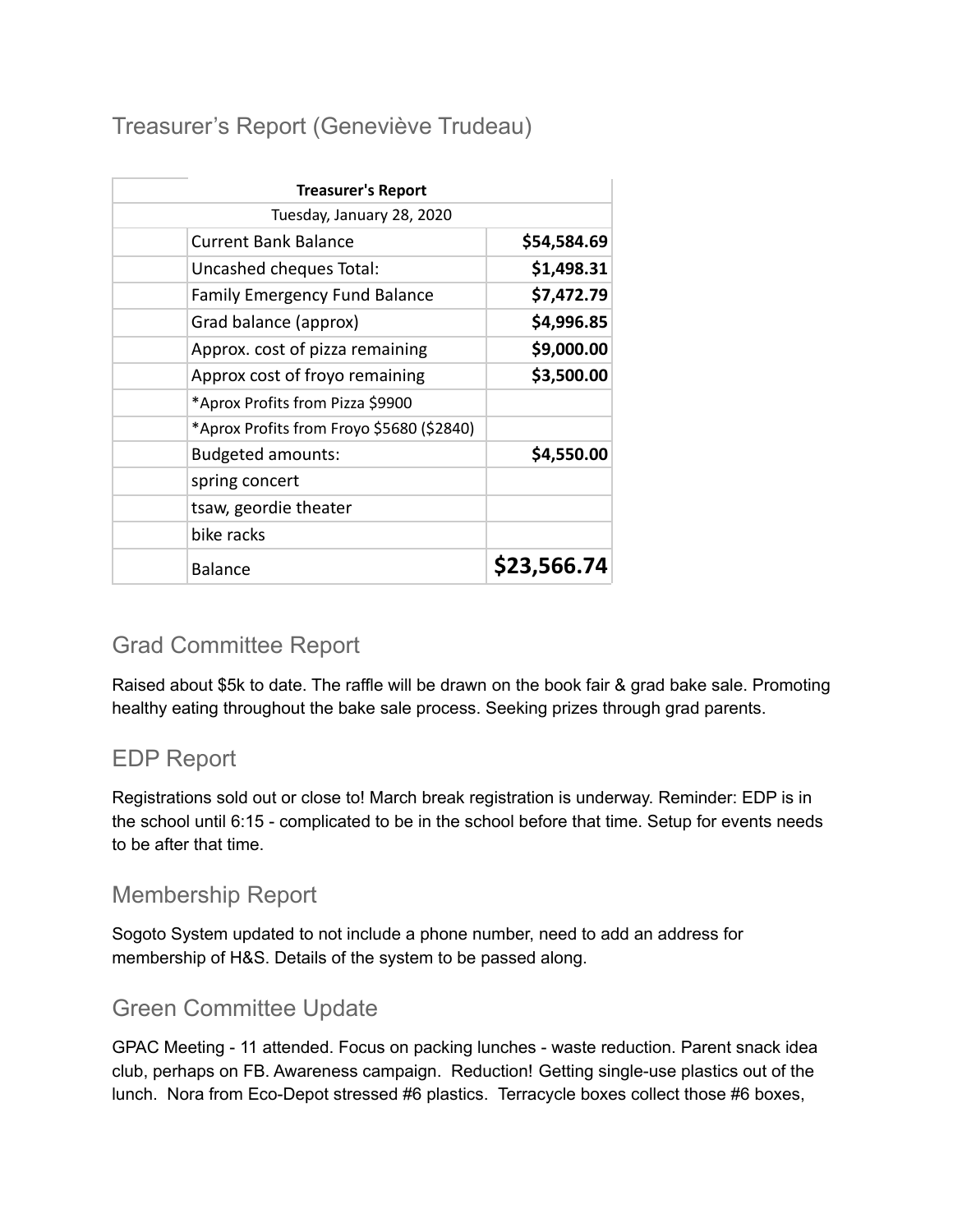working on approval from Ms Kathleen and Carmen. Supportive approach, passing along ideas. Zero-Waste week- GPAC will further refine the details.

Upcoming Events

- 1. TSAW Luisa & Kim: Monday breakfast; Wednesday Luncheon; callout for volunteers and pot lunch contributions; Friday sweets and treats. Possible budget increase.
- 2. Funds Drive Food Depot
	- a. Nadine & Julie: Focus on how to present to the student body/parents. Perhaps a visit from someone @the Depot. Online Donations! Settle the date- at some point in (April 14-21?), for one week. (7 days)
	- b. Movie Night: Friday of the week of the fundraiser. Ask for donations at the event. Julie, Luisa and Gen. April 17 (pizza etc.)
- 3. Cabaret- Nadine & a co-coordinator May 1 or 8; callout for a coordinator. Grad committee doing the food. Looking for performers!
- 4. FunFair -Kristy Cuevas to chair- June 12th, Rain date June 19th focus on zero-wastecompostable items only from suppliers and fewer parent volunteers needed. Removing some of the smaller games that make too many stations for volunteers. Also to add, veg or halal/kosher options this year.
- 5. Thoughtful Thursdays: Break for funds drive (April), only Feb, March and May left for this year. Gaining traction, worth continuing.
- 6. School Supplies Package: contract complete for Ed Vaud. List needed for May. Money to be allocated to Emergency Fund.
- 7. Campaign for New Exec (e-mail with the description of the posts available)
	- a. Co-chairs
	- b. Treasurer
	- c. Communications
	- d. Member at large
- 8. Emergency Fund Balance: \$7500 continue focusing on replenishing and allocated the Editions Vaud. Funds.
- 9. Down Syndrome Day: March 21 awareness campaign. Sock day March 20th? Add to the newsletter or add a reminder during week of event. Steve Spetsieris agreed that this activity is best fit for Home & School, rather than admin taking it on, and encouraged Exec to move ahead with it.
- 10. Froyo for next year- Diperie Offer TBD next meeting

New Initiatives (to discuss)

N/A